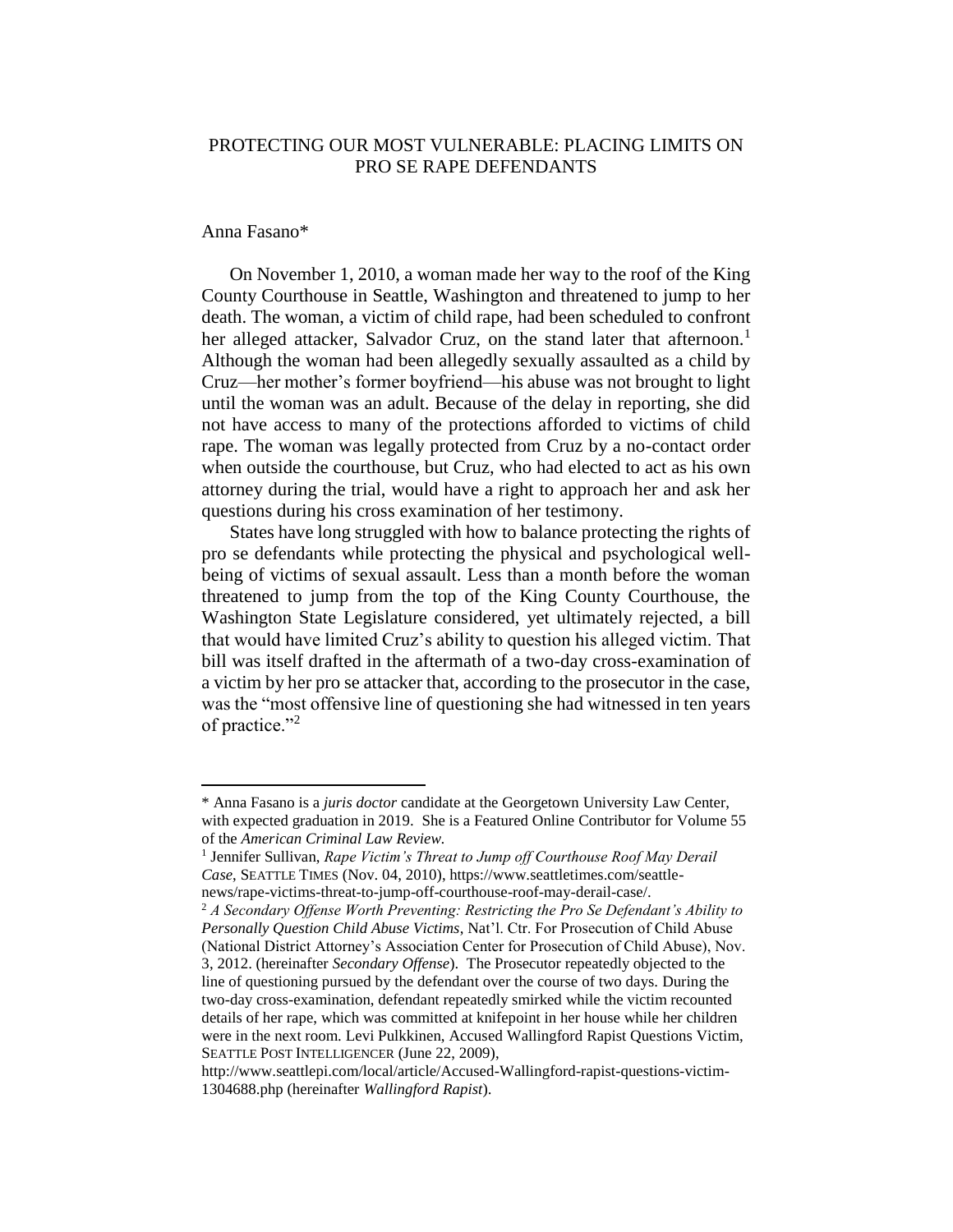The constitutional right for defendants to represent themselves was formally recognized by the United States Supreme Court in the 1978 case *Faretta v. California*. <sup>3</sup> While the right of self-representation has remained intact, the Court has recognized several important limitations, including the ability of the trial judge to appoint standby counsel or, in extreme cases, terminate a defendant's right to self-representation.<sup>4</sup> Additionally, trial judges may exert control over the cross-examination and impose limitations based on their observations of defendants' harassment of the witness or fears for witness safety.

While there are many legitimate reasons for a defendant to wish to proceed pro se—including a desire to address a jury without taking the stand, a distrust of the legal system, or a belief that their attorney is not adequately representing their case—a defendant's choice to represent themselves may also be triggered by a desire to intimidate or punish their victims. Especially in cases of domestic violence and sexual assault, the prospect of facing a pro se defendant who has the right to conduct crossexamination can act as a deterrent for victims who would otherwise be willing to cooperate with prosecutors bringing charges. This can place prosecutors in the difficult situation of choosing between bringing a weakened case to trial, compelling an unwilling victim of sexual assault to testify and face cross-examination by her alleged attacker, or dropping charges against a potentially dangerous defendant.<sup>5</sup>

To combat these potential evils, judges must be consistent and proactive in extending protections to victims of sexual assault who are facing pro se defendants. These protections should include multiple options to physically separate the defendant from the victim, and should also include holding pro se defendants in contempt when their line of questioning takes on a distinctly predatory or intimidating tone.<sup>6</sup>

One of the most important changes that could come to the justice system is a commitment to engage those defendants who wish to represent themselves in a discussion of the realities of pro se trials. Currently, pro se defendants must affirmatively assert their right to proceed pro se, but trial court judges are not obligated to discuss the decision to waive the

 $\ddot{\phantom{a}}$ 

<sup>3</sup> 422 U.S. 806.

<sup>4</sup>*See Secondary Offense* at 3.

<sup>&</sup>lt;sup>5</sup> In the Cruz case where the woman threatened to jump from the top of the courthouse rather than face her alleged attacker, the prosecutors dropped the charges facing the defendant. Defendant was later convicted of crimes against three other victims and sentenced to serve 53 years in prison. *See* Jennifer Sullivan, *Child Rapist Sentenced to 53 Years*, SEATTLE TIMES (Jan. 21, 2011) https://www.seattletimes.com/seattlenews/child-rapist-sentenced-to-53-years/.

<sup>&</sup>lt;sup>6</sup> In one case where cross-examination continued for two days and the defendant repeatedly pursued lines of questioning that had been barred in pretrial motions, the Judge refused to hold the defendant in contempt of court in spite of multiple requests by the prosecutor. *See Wallingford Rapist*.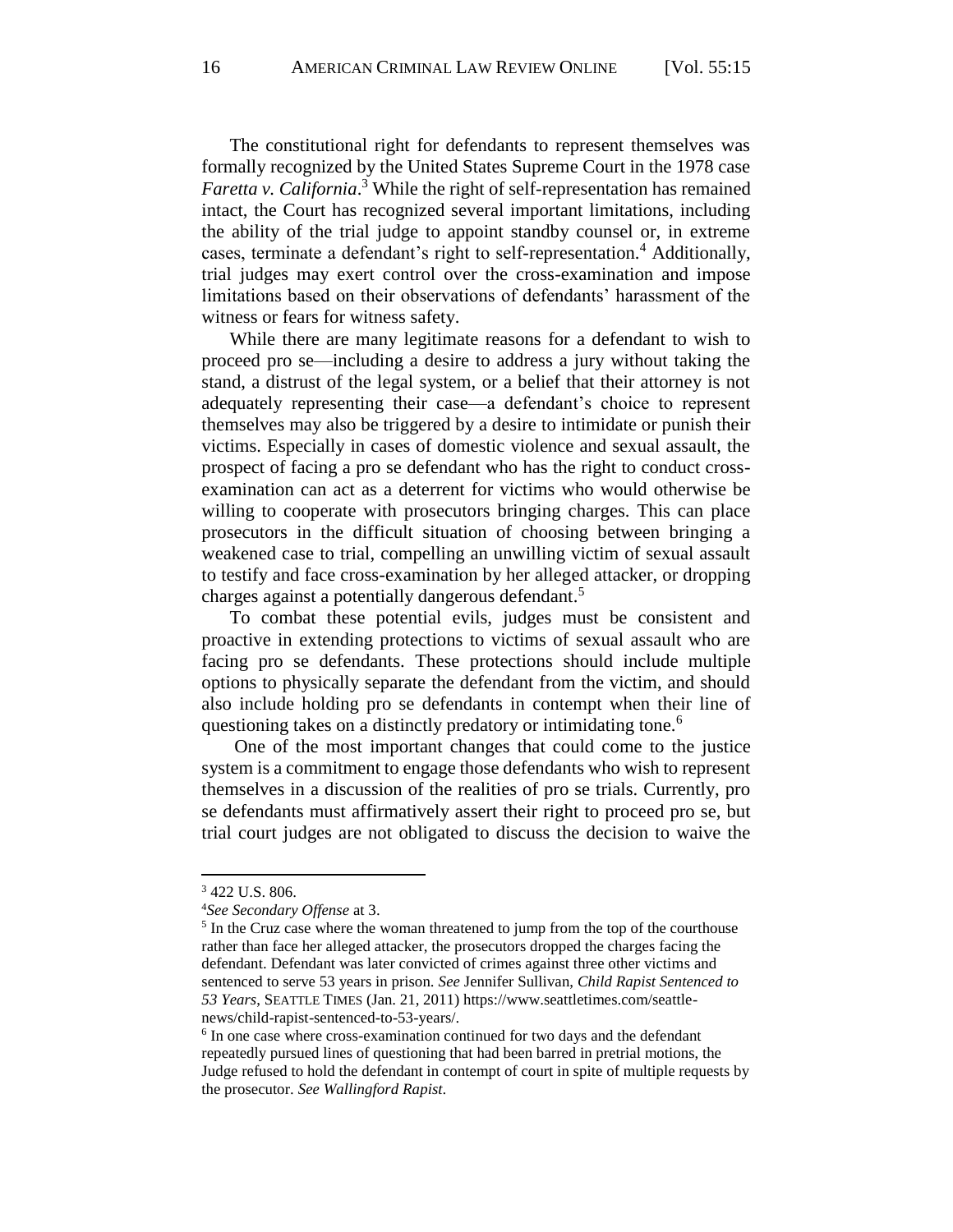$\overline{a}$ 

right to counsel with defendants.<sup>7</sup> While courts should not seek to dissuade defendants wishing to represent themselves for legitimate reasons, a discussion with defendants to make sure they understand the importance of trained counsel, as well as an explanation that courts and prosecutors are not required to make any special exceptions for pro se defendants, may encourage more criminal defendants to reconsider their decision. While this will not dissuade all defendants, it may work to reinforce the serious nature of court proceedings and encourage defendants to make choices based on a desire for a good outcome rather than a desire to re-victimize.

Another important change that would provide more protections to both victims and pro se defendants is the consistent imposition of limits when it comes to cross-examination of victims when there is a longstanding relationship or a history of abuse. Prosecutors, defense counsel, and judges must work together to find a solution that will allow the victim to give truthful testimony without infringing on the rights of the pro-se defendant. Such limits may include the use of standby counsel, $8$  closed-circuit television (CCTV) questioning, podiums behind which a defendant must stand<sup>9</sup>, and the use of questions that have been preapproved by the court. These means have been criticized by defense lawyers as limiting the freedom of pro se defendants to conduct their own cases, but the minor impingement on a defendant's ability to act exactly as he wishes is more than justified by the need to protect the psychological health of victims. Buffers also have the additional benefit of providing protections for pro se defendants who may otherwise question their alleged victims in an overbearing, insulting, or aggressive manner that may prejudice the jury against their case.

The above solutions will only be effective if they are applied consistently in cases where the pro se defendant uses his time in court to re-victimize his victims. Therefore, while judges in courtrooms across the country must be proactive in inquiring into the motives of pro se

<sup>7</sup> See Iowa v. Tovar, 541 U.S. 77, 80–81 (2004) (holding that a trial court must inform defendants wishing to waive their right to counsel of the nature of the charges he is facing, his right to be counseled, and the range of punishments available upon the entry of a guilty plea).

<sup>&</sup>lt;sup>8</sup> A standby counsel is an attorney assigned by the court to be a counselor or advisor to a pro se defendant. While the specific duties and ethical responsibilities of standby counsel need to be clarified, standby counsel can provide an invaluable buffer between pro se defendants and victims. Standby counsel may be utilized to deliver crossexamination drafted by the defendant and may also be useful in cases where the defendant has overstepped and the judge wishes for him to stand down. For a general discussion on standby counsel, see Anne Brown Poulin, *The Role of Standby Counsel in Criminal Cases: In the Twilight Zone of the Criminal Justice System,* 75 N.Y.U. L. REV. 676 (2000).

<sup>&</sup>lt;sup>9</sup> In many courtrooms, podiums are freely available for use. The judge may require a pro se defendant to remain behind a podium in a predetermined, fixed location in order to prevent the defendant from moving closer to the victim in an attempt to intimidate.